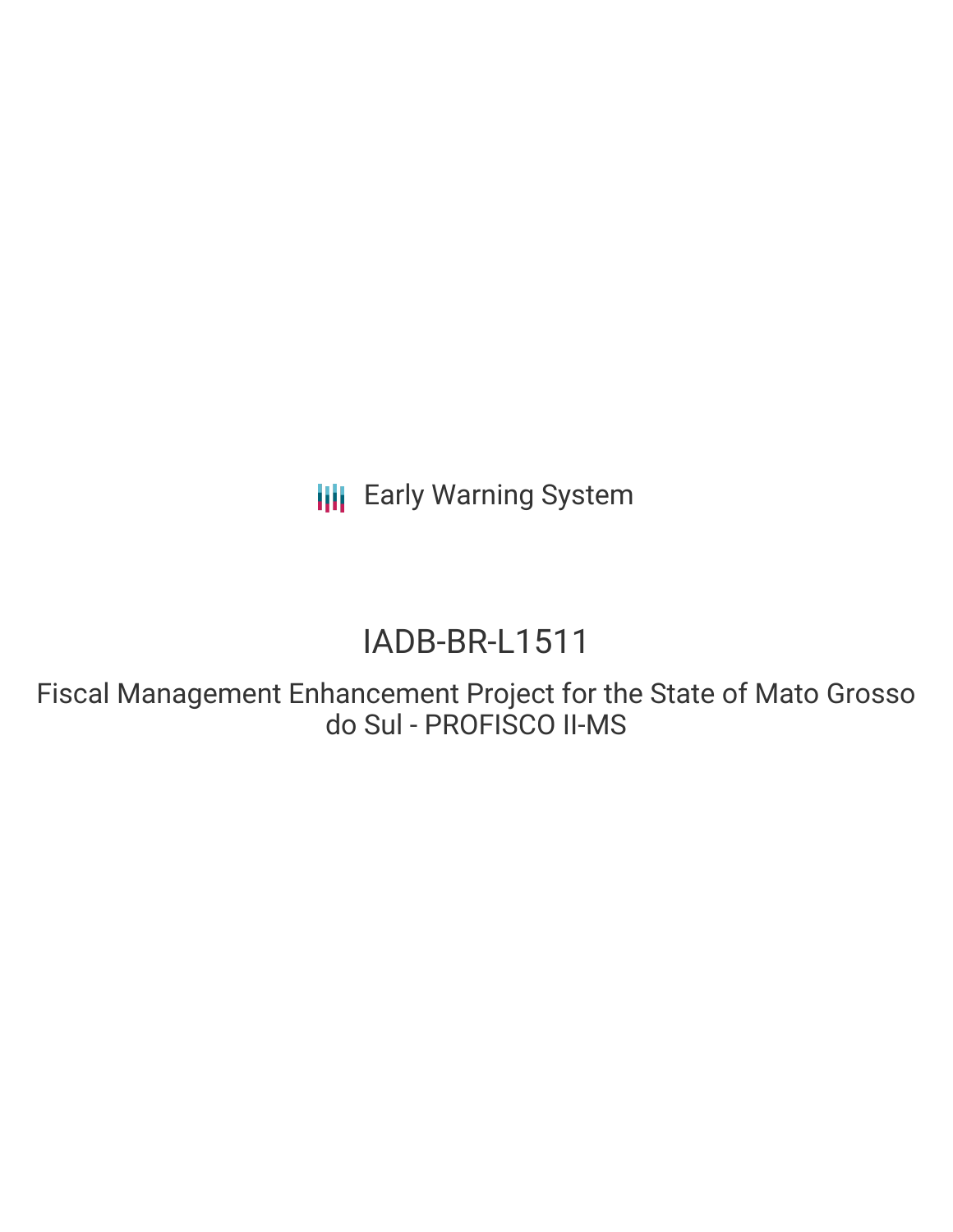

#### **Quick Facts**

| <b>Countries</b>               | <b>Brazil</b>                          |
|--------------------------------|----------------------------------------|
| <b>Specific Location</b>       | Mato Grosso                            |
| <b>Financial Institutions</b>  | Inter-American Development Bank (IADB) |
| <b>Status</b>                  | Approved                               |
| <b>Bank Risk Rating</b>        |                                        |
| <b>Voting Date</b>             | 2018-08-30                             |
| <b>Borrower</b>                | Government of Brazil                   |
| <b>Sectors</b>                 | Law and Government                     |
| <b>Investment Amount (USD)</b> | \$47.70 million                        |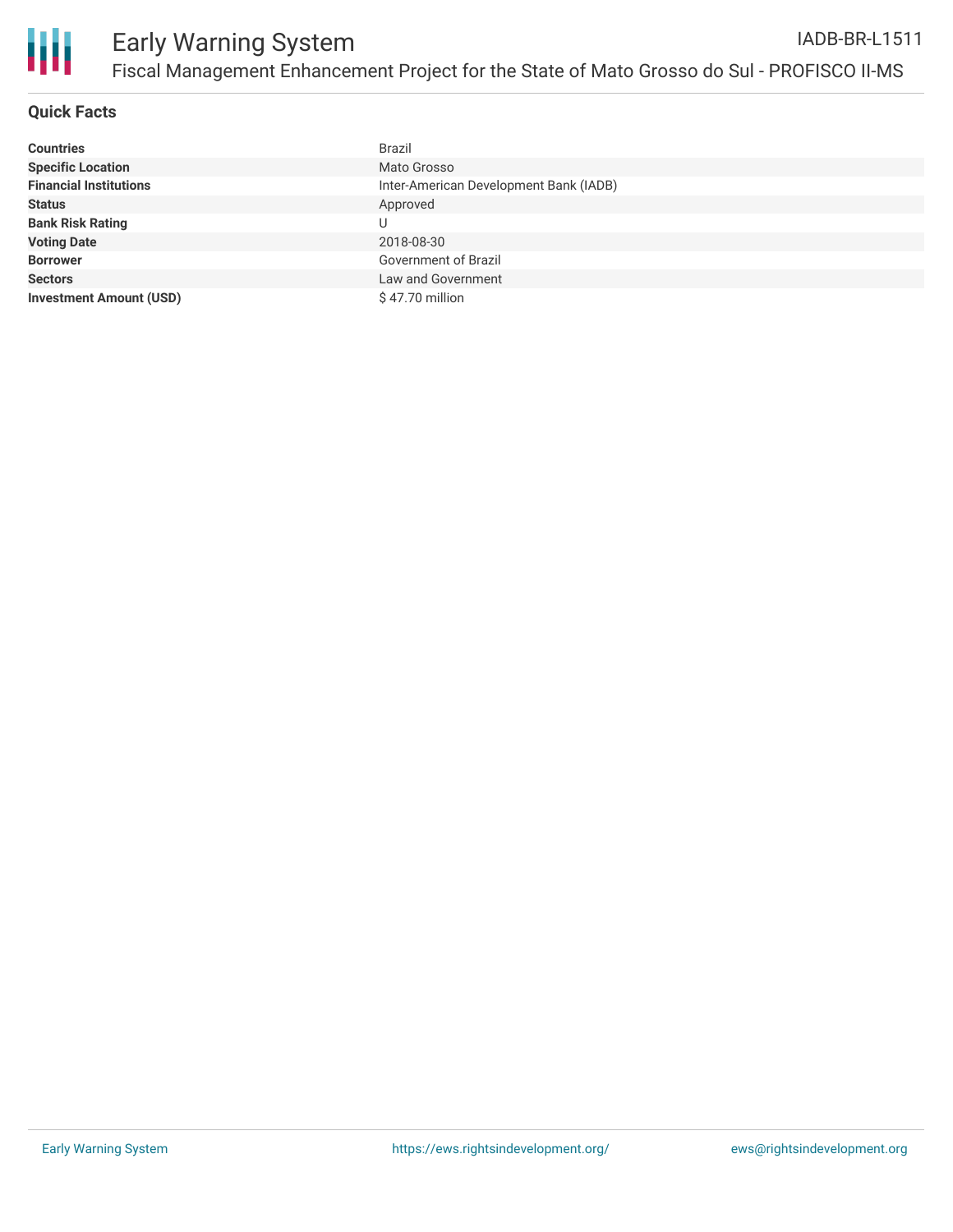

#### **Project Description**

According to the bank, the project objective is to contribute to the state's fiscal sustainability through: (i) modernization of fiscal management; (ii) improvement of tax administration; and (iii) improvement of public expenditure management.This project is the sixth individual loan operation under the PROFISCO II CCLIP (BR-X1039) approved by the Board of Executive Directors through Resolution DE-113/17.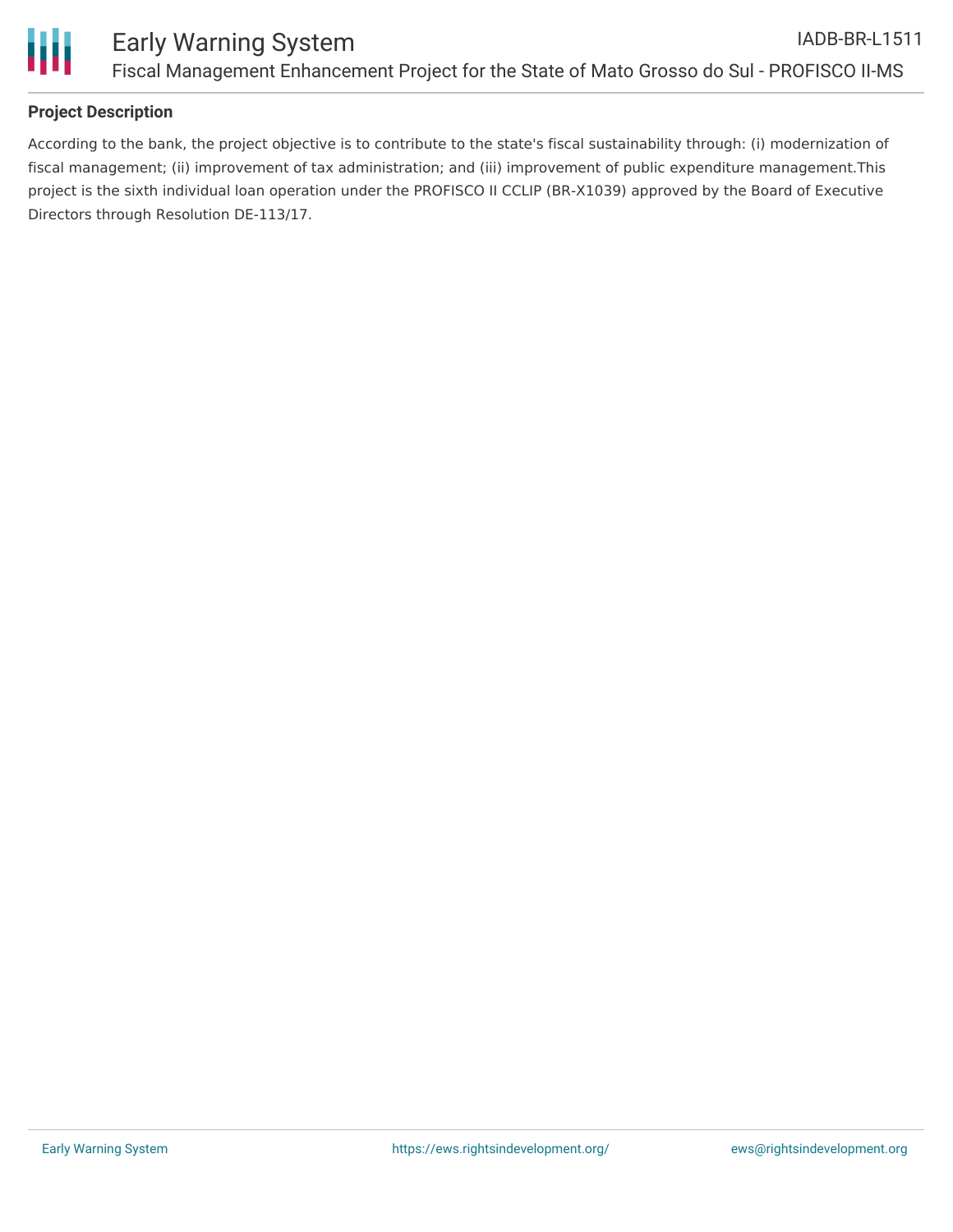

### **Investment Description**

• Inter-American Development Bank (IADB)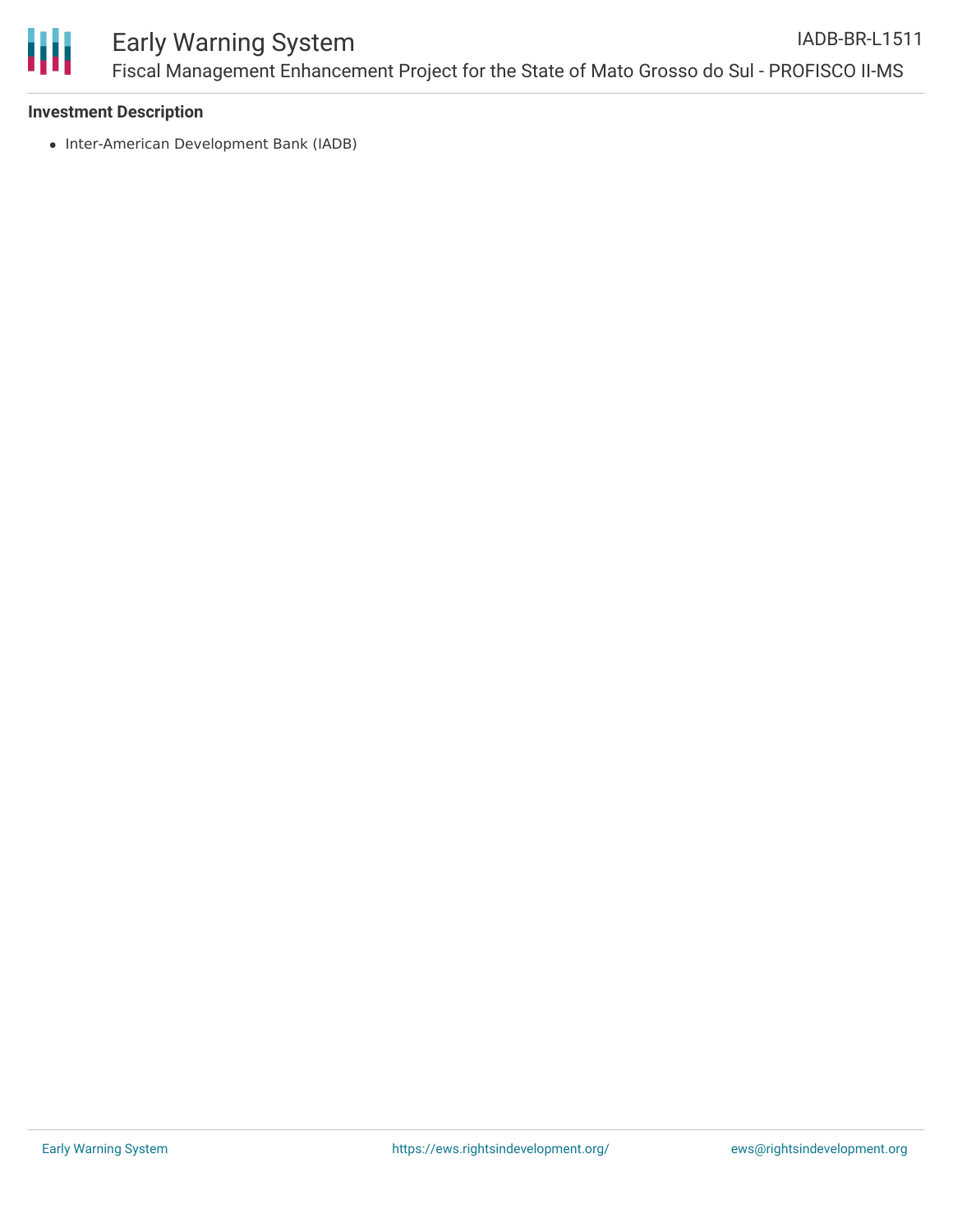# **Contact Information**

## ACCOUNTABILITY MECHANISM OF IADB

The Independent Consultation and Investigation Mechanism (MICI) is the independent complaint mechanism and fact-finding body for people who have been or are likely to be adversely affected by an Inter-American Development Bank (IDB) or Inter-American Investment Corporation (IIC)-funded project. If you submit a complaint to MICI, they may assist you in addressing the problems you raised through a dispute-resolution process with those implementing the project and/or through an investigation to assess whether the IDB or IIC is following its own policies for preventing or mitigating harm to people or the environment. You can submit a complaint by sending an email to MICI@iadb.org. You can learn more about the MICI and how to file a complaint at http://www.iadb.org/en/mici/mici,1752.html (in English) or http://www.iadb.org/es/mici/mici,1752.html (Spanish).